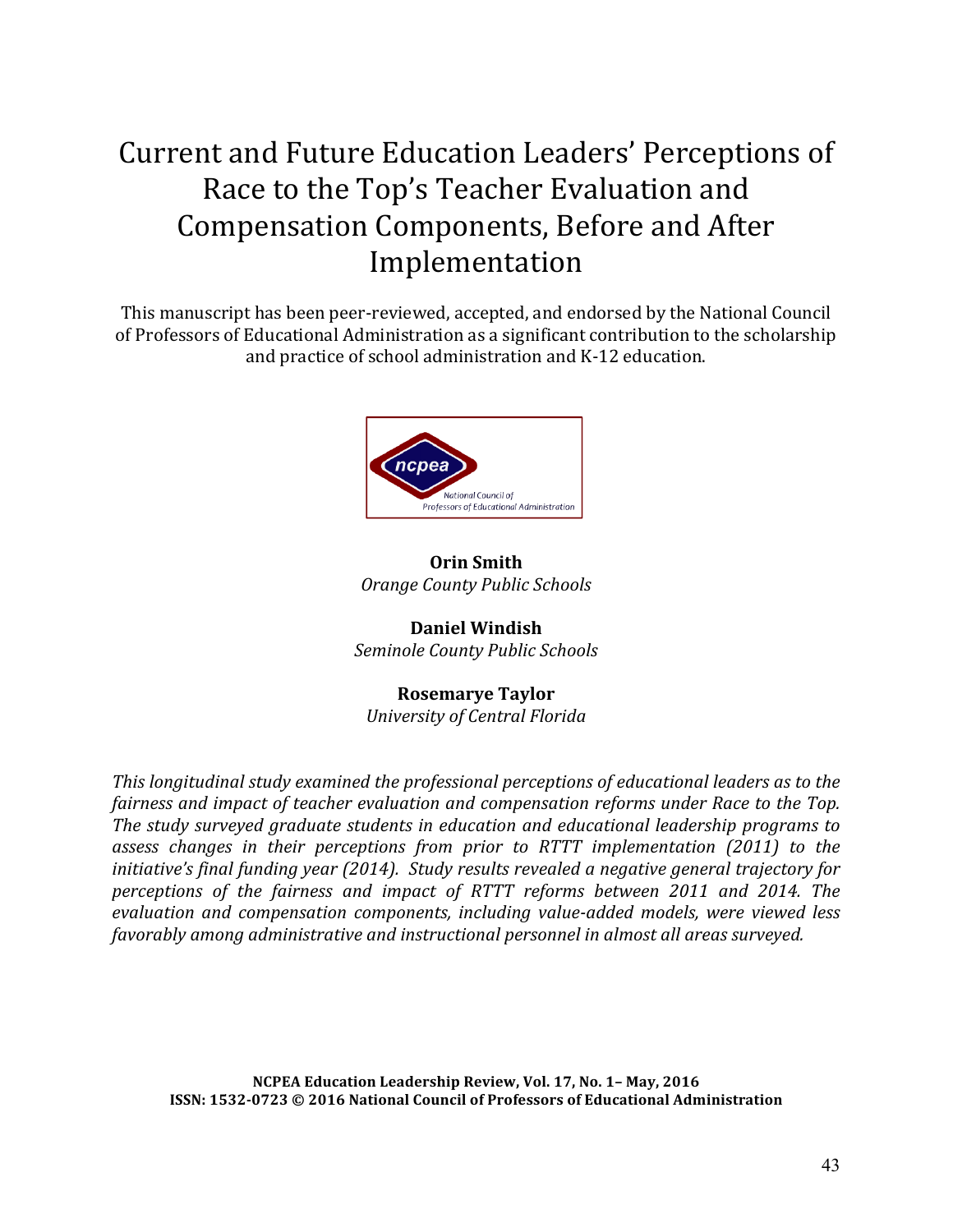Race to the Top (RTTT), the 2010 competitive educational reform initiative, compelled state and local educational agencies to institute systematic reforms to their educational systems that promoted student achievement in America's public schools. Competing states were asked to enumerate a vision of reforms in specific areas, such as teacher evaluation and compensation, and were awarded federal grant dollars based upon the strength of their proposals. The state of Florida received one of the largest RTTT awards, \$700 million, to implement the state's proposed reforms. This study focused on the components of RTTT dealing with teacher evaluation and compensation reform.

Although RTTT is the federal government's first attempt at compelling states to reform their teacher evaluation and compensation systems, state-level reforms have been undertaken on numerous occasions over the last several decades. In previous years, studies on teacher evaluation and compensation reform have been limited and difficult to summarize due to several factors including inconsistent types of reforms and methodological approaches to studying them (Goldhaber, 2010; Goldhaber, DeArmond, Player, & Choi, 2008; Podgursky & Springer, 2007; Mathematica Policy Research, Inc., 2006). However, Podgursky and Springer (2007) state,

While the literature is not sufficiently robust to prescribe how systems should be designed—for example, optimal size of bonuses, mix of individual versus group incentives—it is sufficiently positive to suggest that further experiments and pilot programs by districts and states are very much in order. (p. 943)

The lack of extant research related to major pieces of the RTTT reforms substantiated the need for a comprehensive look at how these particular components have impacted student achievement. Specifically, the professional perceptions of educational leaders tasked with implementing RTTT reforms needed further study to understand the real-world implications of significant educational reform initiatives. The purpose of this study was to assess educational leaders' perceptions of RTTT components of teacher evaluation and compensation, with particular emphasis on reforms enacted by the state of Florida and the extent to which those reforms aided students at the bottom of the socio-economic scale.

Using a pre-test, post-test model, researchers sought professional perceptions of educational leaders in the state of Florida both prior to, and in the final year of, reform implementation. This approach allowed the researchers to capture long-term shifts in perceptions of the reforms as they were implemented across the state. The elements in focus for this research were the teacher evaluation and compensation components of the legislation.

RTTT applicants were directed to "design and implement new performance evaluation systems for teachers and to utilize the evaluations to determine compensation, promotion and retention of teachers" (Windish, 2012, p. 11). To that end, most state applications included both administrator observations of instructional practice and a value-added model (VAM) that measured student achievement while accounting for specific student-level demographic variables (Grossman, Cohen, Ronfeldt, & Brown, 2014).

Florida's RTTT application compelled school districts to "make student growth the most significant component of compensation, ahead of years of experience and academic degrees" (Smarick, 2011, p. 62). Student growth was to be measured by student performance on standardized assessments developed for all courses offered by participating school districts (Boser, 2012).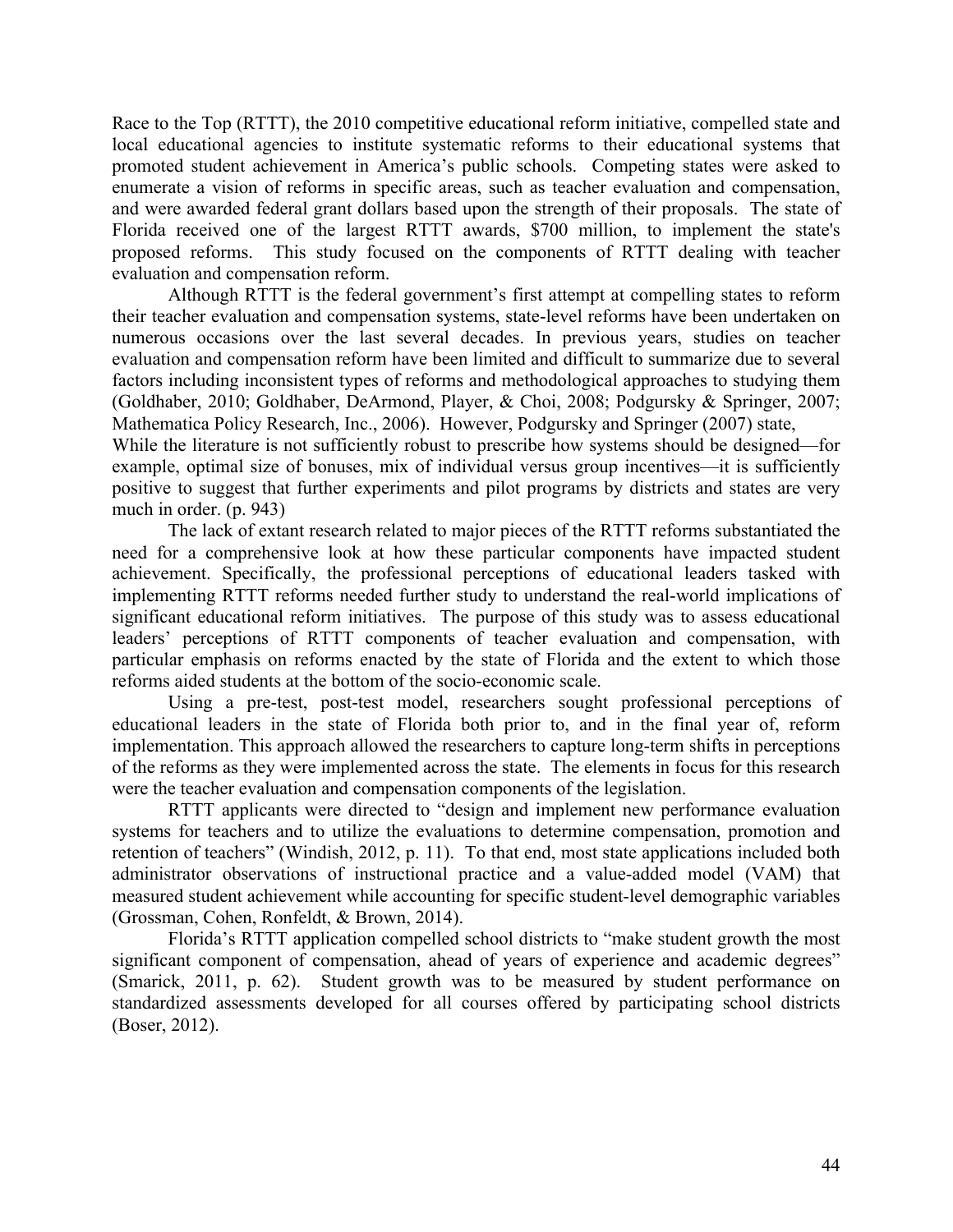#### **Conceptual Framework**

There is a consensus among researchers that socio-economic status (SES) impacts student achievement. Additionally, researchers have consistently found that teacher quality and the quality of their instruction can have positive impacts on student achievement regardless of SES (Goldhaber 2010; Laine, Behrstock-Sherratt, & Lasagna, 2011). The RTTT initiative leveraged this empirical evidence to facilitate major reforms to public education systems that measure and reward teacher quality (Laine et al., 2011).

Both broad-reaching and highly political, the RTTT initiative sought to improve student achievement and bridge the learning gap between low-SES students and their more affluent peers. RTTT's grant-based structure provided funding for applying states to implement reforms in four areas: (a) adopting curriculum standards that prepare students for college and the workplace; (b) building data systems to track the progress of students; (c) recruiting, developing, rewarding, and retaining effective educators; and (d) turning around the lowest achieving schools. "RTT also contains a significant shift in focus from 'highly qualified' to 'highly effective' teachers in federal education policy and proposes the first-ever federal definition of teacher effectiveness" (McGuinn, 2010, p. 28). Smarick (2011) summarized RTTT as,

[Asking] states to measure student growth and to tie these results to individual teachers. It also asks states to develop annual teacher evaluations and include student growth as a component of each teacher's official assessment. Finally, it asks them to use these evaluations to inform a number of personnel decisions, such as tenure, removal, and compensation. (p. 61)

Many states, including Florida, developed teacher evaluation and compensation reforms that included value-added models to assess teaching quality through student academic achievement and growth (Smith, 2015). Value-added models were originally conceived as a way to identify teacher contribution to student achievement while accounting for myriad student-level characteristics that might otherwise confound a reliable assessment of teacher effectiveness. States utilizing a value-added model were not bound to a specific formula or required to incorporate specific moderating variables. For example, the state of Florida's VAM formula, developed by American Institutes of Research (n.d.), accounted for a wide range of student-level effects commonly thought to impact student achievement, with one significant omission. As stated by Smith (2015),

Even though VAMs were designed with the variable (Sanders & Rivers, 1996) and empirical data plainly demonstrates its impact on student achievement (Ladd, 2012; Lubinski & Crane, 2010; Sirin, 2005), Florida does not include a direct measure of socio-economic status as a predictor variable in the state's value-added model. (p. 56)

It should be noted that Florida's VAM formula and the variables it considers, are not necessarily representative of all value-added models used by other RTTT-funded states (Smith, 2015). That being said, the efficacy of the state's particular VAM formula may shed light on the validity of a federal educational reform model that prescribes few constructs for an evaluation system that has high-stakes implications on the educational leaders who operate under it.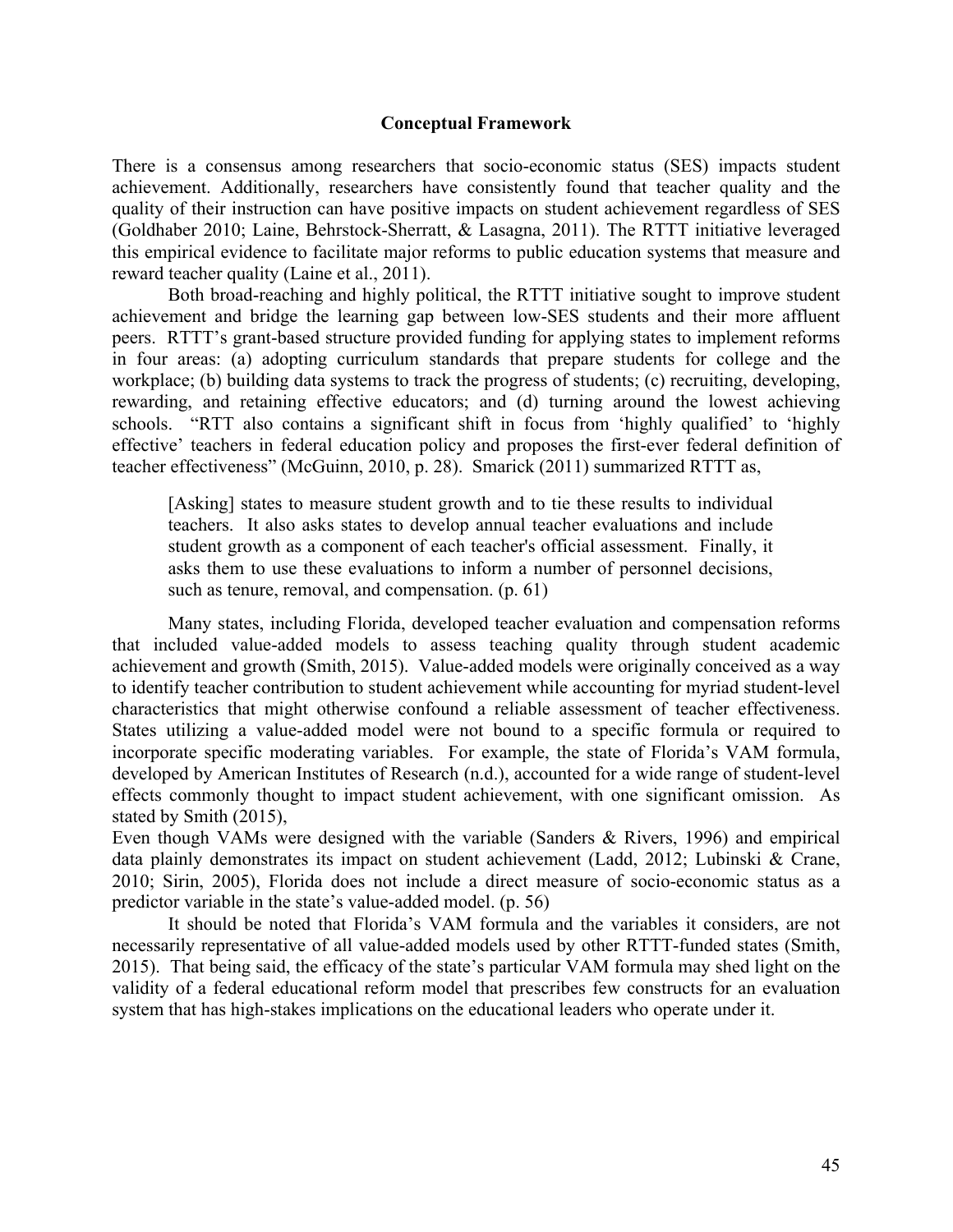#### **Method**

#### **Population and Sample**

In central Florida, two graduate education student samples were surveyed on their perceptions of Florida's Race to the Top components of teacher evaluation and compensation. These two samples consisted of 158 and 392 graduate students during 2011 and 2014, respectively. The 2011 sample included students enrolled in the Education Doctorate in Education ( $n = 54$ ) and Education Doctorate in Educational Leadership Executive Track (*n* = 104) programs. The 2014 sample included students enrolled in the Education Doctorate in Education  $(n = 110)$ , Education Doctorate in Educational Leadership Executive Track  $(n = 95)$ , Educational Specialist in Educational Leadership ( $n = 12$ ), Master's Degree in Education Leadership ( $n = 165$ ) degree programs, and Educational Leadership certification (*n* = 10) program.

As convenience samples, these individuals were graduate students at the time of the study and were selected as we anticipated them to be more knowledgeable than the general population of instructional and administrative personnel in the areas of educational reform, learning, and development. Additionally, we believed their efforts to pursue an advanced degree in education or educational leadership implied a predisposition to fill future leadership roles within the field of education. Finally, the two populations surveyed were deemed to be similar due to their matriculation in the same or similar graduate education programs at a single university and employment in local school districts. The structure and curriculum of the graduate programs were stable during the time of the two administrations.

Of those who responded to the 2011 survey  $(N = 54)$ , half  $(n = 27)$  self-identified as currently working in an administrative position and half as working in an instructional position within the field of education. Of the 2014 respondents ( $N = 142$ ), 43% ( $n = 61$ ) self-identified as administrative personnel,  $45\%$  ( $n = 64$ ) as instructional personnel or staff, and  $12\%$  ( $n = 17$ ) as other.

#### **Instrumentation**

The survey utilized was first developed and administered in 2011, prior to Florida's full implementation of the RTTT evaluation and compensation components. The 2011 survey included items for the collection of quantitative and qualitative data, through an online survey system and in-person interview protocols. Based on feedback from knowledgeable education leaders, the survey language was refined for the 2014 administration after the full implementation of Florida's RTTT reforms. Refinements to the Electronic Survey of the Fairness and Impact of Teacher Evaluation and Compensation Components of Race to the Top included the addition of qualitative items to encourage greater participation than the interview method yielded in the 2011 administration. (See Appendix A).

Quantitative items were designed in a Likert-type format with an intuitive numerical scale for ease of analysis by the researchers. Respondents were asked to rate their level of knowledge of RTTT on a unipolar scale: 1 (*no knowledge*), 2 (*little knowledge*), 3 (*moderate knowledge*), 4 (*great knowledge*), and 5 (*expert knowledge*). Next, respondents were asked to rate the fairness of the reforms on a numerical scale: 1 (*extremely unfair*), 2 (*unfair*), 3 (*fair*), and 4 (*extremely fair*). The following item inquired about respondents' change in perceptions of RTTT, from prior to implementation to the date of the study on the following Likert-type scale: 1 (*much less unfavorable*), 2 (*somewhat less favorable*), 3 (*no change*), 4 (*somewhat more*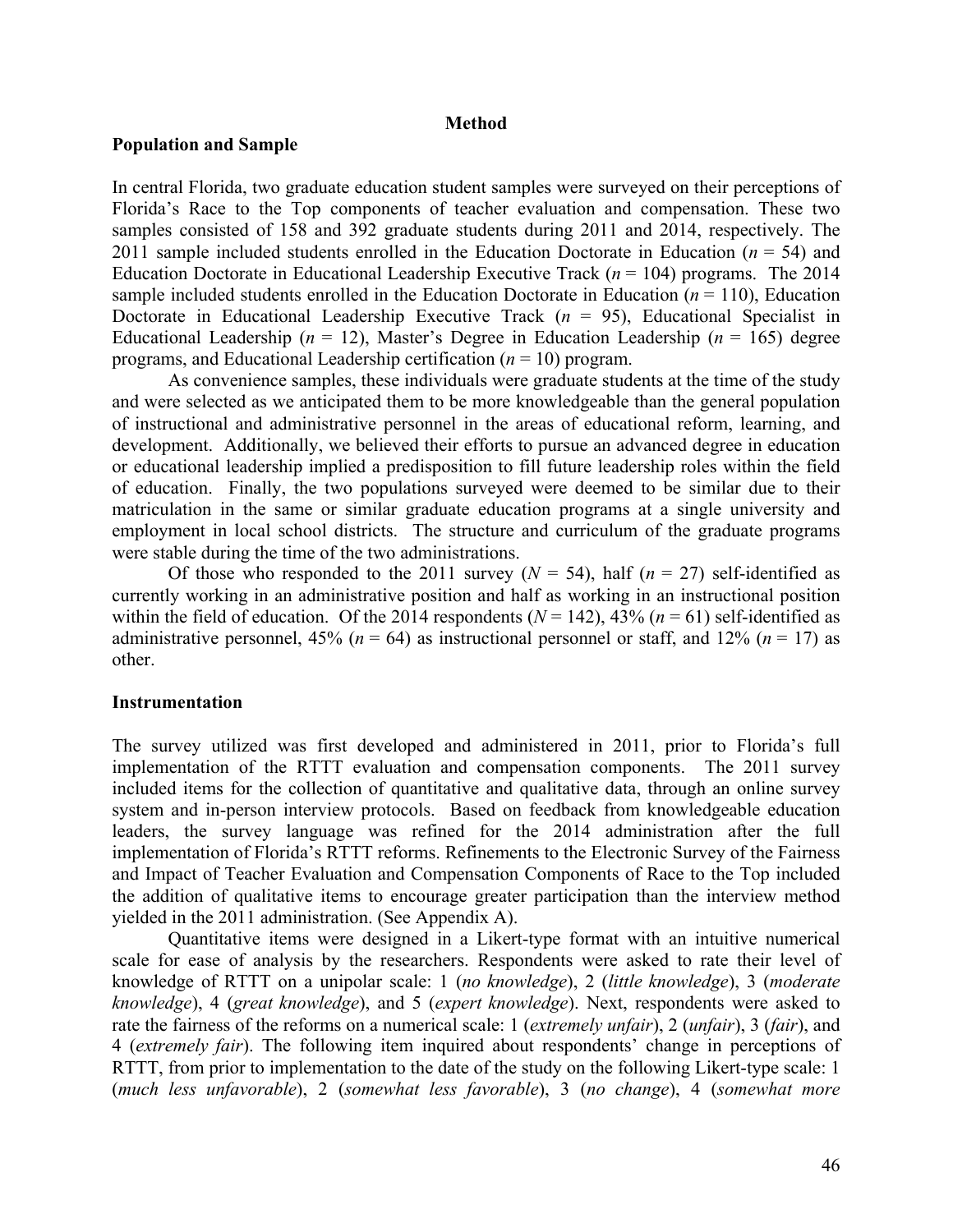*favorable*), and 5 (*much more favorable).* Respondents were then asked to rate the extent to which they perceived RTTT to have improved the educational system in the state of Florida on the following scale: 1 (*not at all improved*), 2 (*somewhat improved*), 3 (*improved),* and 4 (*greatly improved*). The final Likert-type item asked respondents to rate their perceptions of RTTT's impact on student achievement and growth as, 1 (*strong negative impact*), 2 (*negative impact*), 3 (*no impact*), 4 (*positive impact*), or 5 (*strong positive impact*). As recommended by Dillman, Smyth, and Christian (2009), non-response options (*I don't have enough information* and *not applicable*) were added off-scale, for each of the above survey items, to align the conceptual and visual midpoints of the scale and reduce the potential of negatively skewed responses.

The mixed method study allowed the researchers to gather quantitative data and qualitative comments, through interviews in 2011 and qualitative survey items in 2014, to draw conclusions regarding the participants' perceptions (Johnson, Onwuegbuzie, & Turner, 2007). Although the 2011 qualitative items were administered in an interview, they were administered in 2014 as open-ended survey items to attempt to increase item response rates and gather more information.

#### **Procedures**

An invitation to participate in the study was sent by university doctoral program coordinators to graduate students in 2011 and in 2014. The invitation included a link to the electronic survey. Program coordinators reminded the students two times for each administration to complete the survey. The response rate in 2011 was 34.2% and 36.22% in 2014.

#### **Analysis**

The following research questions were used to guide this study. The statistical tests used to analyze data related to each research question are also noted.

Research Question 1: To what extent, if any, is there a relationship between administrative and instructional personnel's self-reported knowledge of RTTT and the perceived fairness of RTTT requirements concerning teacher evaluation and compensation?

To analyze the data gathered for research question one, two Pearson Product-Moment Correlations were used.

Research Question 2: To what extent, if any, is there a difference between administrative and instructional personnel's perceptions of the impact of RTTT teacher evaluation and compensation components on student achievement/growth?

Research Question 3: To what extent, if any, is there a difference in the perceptions of administrative and instructional personnel who have different self-reported school poverty percentages about the impact of RTTT teacher evaluation and compensation components on student achievement/growth? Data for research questions two and three were analyzed using One-way Analysis of Variance (ANOVA).

Research Question 4: To what extent, if any, have administrative and instructional personnel changed in their perceptions of RTTT evaluation and compensation components, from the time RTTT was first implemented to the date of this study? For the 2014 administration this fourth research question was added to assist us to validate our findings from a comparison of the 2011 and 2014 data. Research question four was also analyzed using a one-way ANOVA.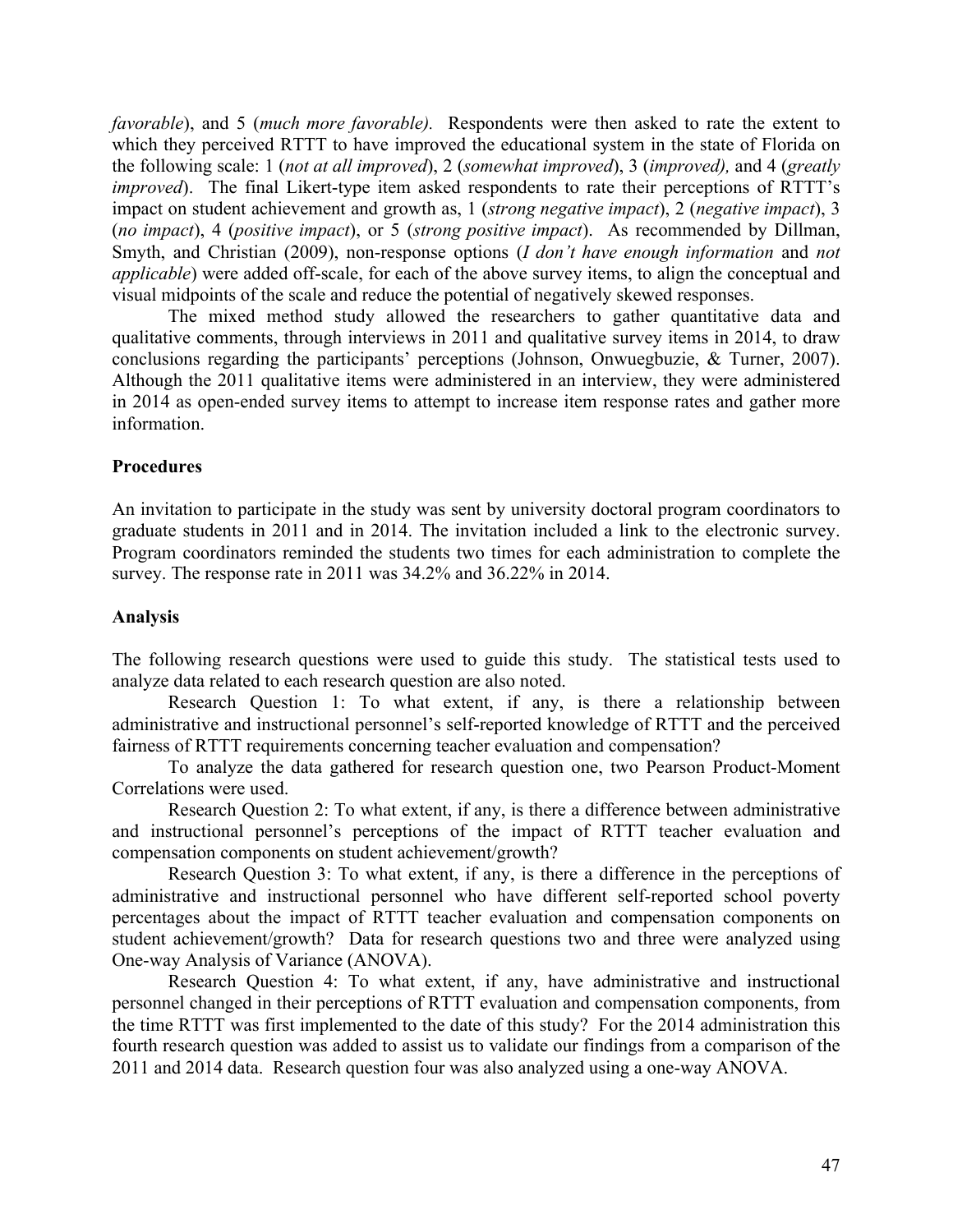The 2014 administration included four open-ended survey items, modified from the 2011 in-person interview items, to add detail that improved our understanding of the quantitative data related to each research question.

- 1. "How has your professional perception of RTTT's fairness changed from 2011 to today?" (Research Question 1).
- 2. "How has your professional perception of RTTT's impact on student achievement/growth changed from 2011 to today?" (Research Question 2).
- 3. "In your experience, how does school poverty relate to teachers' and administrators' evaluations under the new performance evaluation system?" (Research Question 3).
- 4. Respondents were asked if their professional classification had changed since 2011. Those providing an affirmative response were asked, "How has your change in professional classification impacted your perception of RTTT?" (Research Question 4).

Responses to the open ended survey items were imported to an Excel file that allowed for identification of patterns of responses. The constant comparison method was used to organize responses into categories and then the categories were given identifiers representing the themes that emerged.

#### **Findings**

For the first three research questions, 2011 and 2014 survey results were analyzed independently and then compared to consider differences between the two studies. The addition of the fourth research question in 2014 helped to establish a baseline of comparison for our analysis of changes in perceptions that used responses from different samples with different sample sizes. Respondents to the 2014 survey were presented opportunities to relate their perceptions of the fairness and impact of RTTT, particularly in relation to students living in poverty. The openended questions served to expand our understanding of the quantitative findings related to each research question.

#### **Research Question 1**

Respondents' perceptions of the fairness of RTTT's teacher evaluation and compensation reforms were compared to their self-reported level of knowledge (LOK) of the reform. In both pre-implementation and post-implementation survey administrations, no statistically significant correlation was identified between perceptions of the teacher evaluation reform and LOK  $(p > .05)$ . However, when considering compensation reforms, a small, yet statistically significant, positive correlation was identified for post-condition respondents in 2014. To wit, over time, as respondents' level of knowledge of RTTT increased, so too did their self-reported perceptions of the compensation reforms,  $r(99) = .240$ ,  $p < .05$ .

Responses to the qualitative item "How has your professional perception of RTTT's fairness changed from 2011 to today?"  $(N = 94, 68\%)$  centered on the use of value-added models in the evaluation and compensation reforms  $(f = 57, 60.6%)$  particularly related to school-level or team-level VAM scores  $(f = 10, 17.5\%)$ . The mix of variables a model considered  $(f = 5, 8.8\%)$ was also mentioned as a concern for these respondents. Reform components were perceived to be poorly communicated and the impact on the classroom was noted by 19, or 20.2%, of respondents. The majority of these respondents  $(n = 14, 73.7%)$  expressed limited or no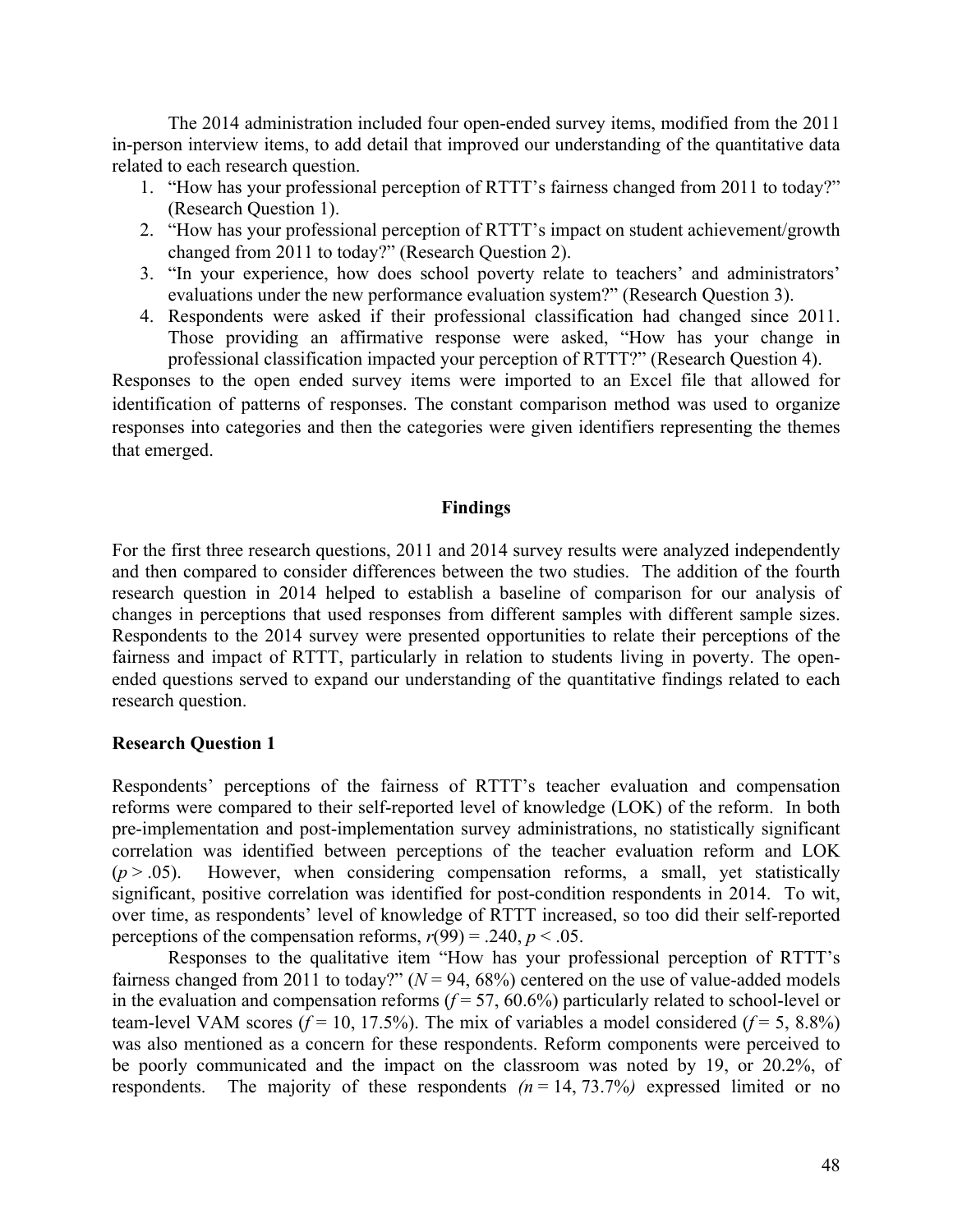knowledge of the specifics of local reform efforts. Inconsistent or unclear expectations were of concern to approximately a fourth of these respondents  $(f=5, 26.3)$ .

## **Research Question 2**

Pre-implementation and post-implementation perceptions of five selected RTTT components analyzed by professional classifications (administrative and instructional), were considered as two separate groups using a one-way ANOVA for 2011 and 2014 data sets. A third ANOVA determined if the variances for each RTTT component, between the two survey administrations, was statistically significant.

The 2011 survey found statistically significant differences on four of the five RTTT components: using student test data in teacher evaluations,  $F(2, 47) = 19.084$ ,  $p = .000$ ; using school-level or team-level VAM scores for teachers of traditionally non-tested subjects or levels  $F(2, 47) = 10.057$ ,  $p = .000$ ; including administrator observations of core practices,  $F(2, 44) = 4.567$ ,  $p = .016$ ; and providing teachers at low-performing schools salary enhancements,  $F(2, 39) = 3.591$ ,  $p = .037$ . Data from the 2014 survey administration produced nearly opposite results. A statistically significant relationship was identified for only the second RTTT component, which provided for the use of school-level or team-level VAM scores for teachers in non-tested subjects,  $F(2, 100) = 3.335$ ,  $p = .040$ .

The third ANOVA, considered pre-implementation to post-implementation variances among the RTTT components, found two components to have significantly different  $(p < .05)$ results from 2011 to 2014. The components providing for the use of school-level VAM scores in lieu of an individual score for teachers in traditionally non-tested subjects, *F*(1, 151) = 8.542, *p* = .004; and for providing salary enhancements for teachers in low-performing schools,  $F(1, 132) =$ 12.763,  $p = .000$ , were statistically significant.

Supporting qualitative data were gathered from responses to the survey item "How has your professional perception of RTTT's impact on student achievement/growth changed from 2011 to today?" ( $N = 84, 61\%$ ). The majority of responses to this item ( $f = 46, 55\%$ ) indicated a more negative perception of RTTT's impact on student achievement in 2014, than in 2011; eighteen respondents (21%) indicated no change in their perception; thirteen (15%) indicated they did not know; and seven (8%) indicated a more positive perception of RTTT.

#### **Research Question 3**

Differences in respondents' perceptions by their school's student poverty level (FRL) were assessed using an ANOVA for the 2011 and 2014 data sets, with FRL as the independent variable and impact scores of the five RTTT components as the dependent variable. For 2011 respondents, the school-level VAM component was found to be statistically significant, *F*(3, 46)  $= 3.336$ ,  $p = .027$ . Using a Tukey HSD post-hoc analysis, the difference within responses for the school-level VAM component were between respondents in the 75-100% FRL category and those who selected N/A; however, the small sample size for the two groups ( $n = 10$  and  $n = 7$ , respectively) limits the strength of any conclusions that could otherwise be drawn from the relationship. In the 2014 data no significant relationships ( $p < .05$ ) were identified between FRL and RTTT components, indicating that the relationship between respondents' perceptions of the RTTT components were not related to the size of the FRL population at their schools.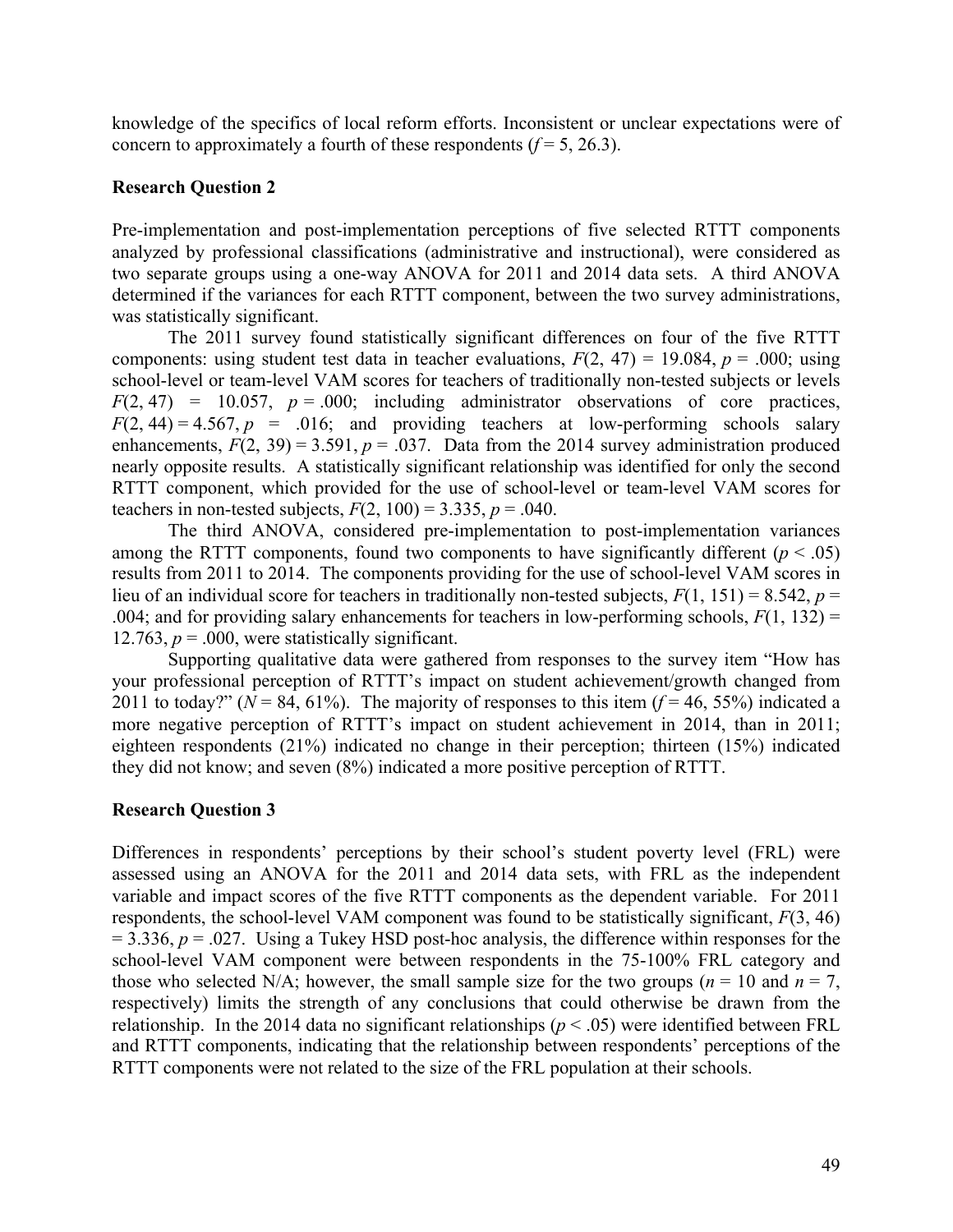From responses to the survey item "In your experience, how does school poverty relate to teachers' and administrators' evaluations under the new performance evaluation system?"  $(N = 74, 52\%)$ , three primary categories were identified: (a) Thirty-five  $(47\%)$  of these respondents raised the issue of the challenges students in poverty must overcome to succeed in a high-stakes learning environment; (b) one fourth of these respondents (*n* = 20) indicated that teaching in low-SES schools presents more non-content related challenges for teachers than are experienced by peers working in high-SES school; and (c) while 16 (22%) of these respondents referenced the idea that VAM does not effectively account for the negative effects of poverty.

#### **Research Question 4**

Ratings of the change in perceptions of RTTT, from prior to implementation to the date of the 2014 survey, the sample average was between somewhat less favorable and no change  $(M =$ 2.56,  $SD = 1.095$ ). This self-reported change in perceptions is in line with our previously reported results that indicated educational leaders held more negative views of RTTT reforms in 2014 than they did prior to implementation.

The survey item "How has your change in professional classification impacted your perception of RTTT?" was used to provide insight into the relationship between professional classification and perceptions of RTTT from a different angle; focusing on individuals who had changed roles during the three-year implementation of RTTT. Qualitative findings from the survey item found half  $(n = 10)$  of respondents indicating their change in professional classification had no impact on perceptions of RTTT,  $25\%$  ( $n = 5$ ) indicated a negative shift in perceptions of RTTT as a result of their change in role,  $20\%$  ( $n = 4$ ) reported their change in professional classification having a mixed effect on their perceptions of RTTT, and only one respondent indicated a positive shift in their perceptions after their change in professional classification.

#### **Discussion**

The focus of this mixed-methods study was to find out the opinions and perceptions of educational leaders on the RTTT teacher evaluation and compensation components both prior to and after implementation. Comparisons among the opinions of leaders divided by self-reported LOK, professional classification, and self-reported school poverty percentages were conducted both prior to implementation and in the final year of reform implementation. In addition, an examination of changes in perceptions was done to determine if educational leaders had changed their opinions and perceptions of the RTTT teacher evaluation and compensation components.

#### **Research Question 1**

No statistically significant relationships were found in the quantitative data between self-reported LOK of the RTTT evaluation component and its perceived fairness in 2011 or 2014. However, a positive correlation existed between the LOK and perceived fairness of compensation reforms in the 2014 survey administration. This suggests that the more that was understood about the compensation components of RTTT, the fairer that component was perceived by respondents. When considering level of knowledge and professional classification, an interesting finding emerged. Results from an independent samples T-test, comparing professional classification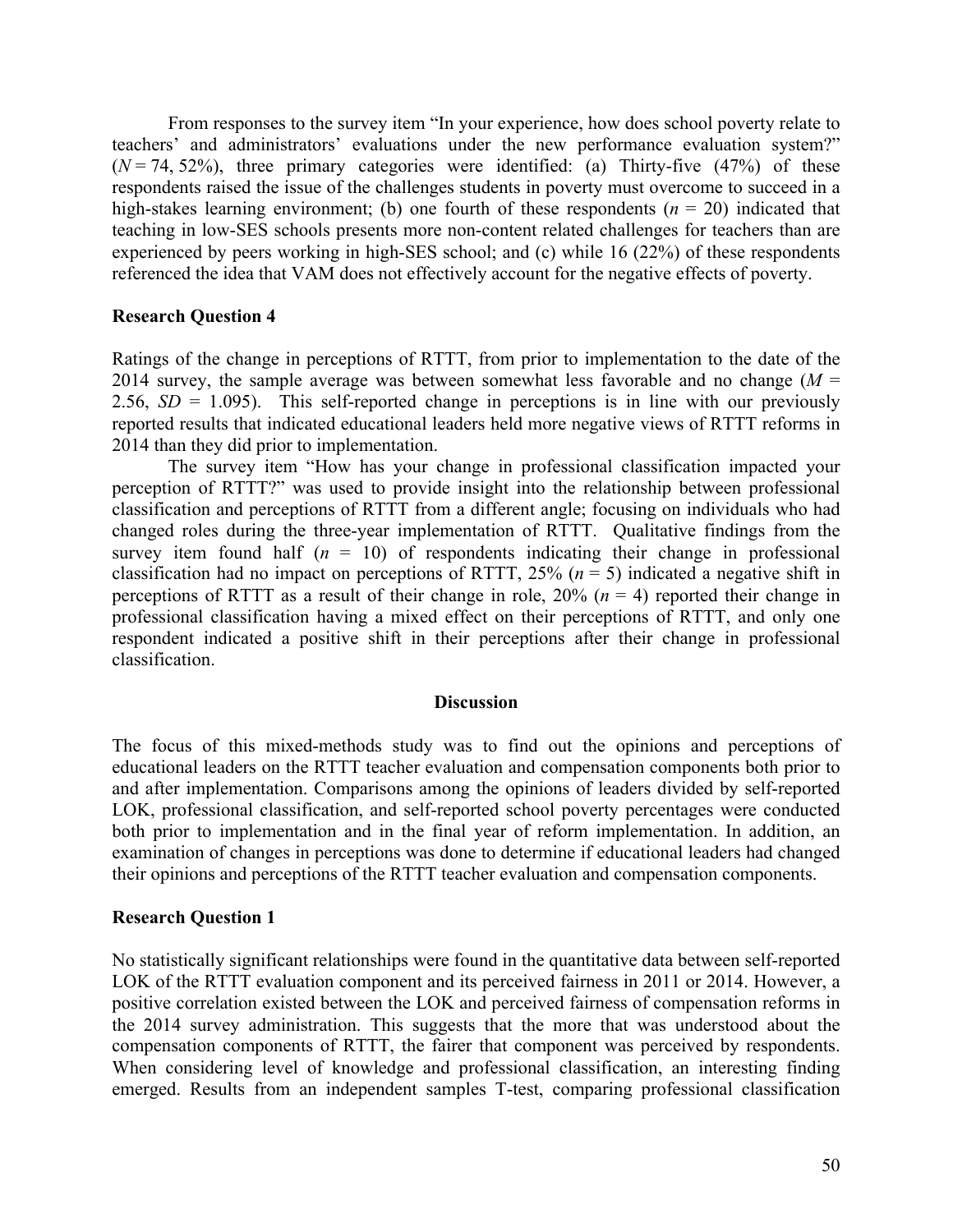(school district-based administrative and instructional personnel) and level of knowledge found a statistically significant difference  $(p = .000)$  between the two variables. This finding indicates that "a breakdown in communication existed between the school district- and school-levels, where pertinent information related to RTTT implementation would otherwise have been shared" (Smith, 2015, p. 113). A failure of communication related to RTTT reforms was also a repeating theme within the qualitative data from the 2011 and 2014 surveys.

Both quantitative and qualitative data suggested that the levels of understanding of these components among educators in the field were lower than what might be expected, given the sheer size of the RTTT reforms. In both 2011 and 2014, many respondents suggested that their level of knowledge was low and/or the communication regarding the components from school district, state and federal agencies was unclear. This lack of understanding would certainly impact opinions of the fairness of these reforms.

#### **Research Question 2**

When perceptions between instructional and administrative personnel were compared in 2011 as to the impact of the RTTT teacher evaluation and compensation reform components on student achievement, statistically significant differences ( $p < .05$ ) were found for two of the identified reform elements: (a) using a school-level value-added model score instead of individual scores for teachers that teach traditionally non-tested subjects; and (b) salary enhancements for teachers that work in low-performing schools. Data from 2014 survey administration found no statistically significant relationships between professional classification and any of the five identified components of RTTT reforms. This would indicate that the perceptions of administrative and instructional personnel were becoming less distinct as time went on, to wit, their perceptions were more united after almost four years of implementing the reform elements in their school districts. Further, when comparing the mean ratings on each of the five RTTT elements from 2011 to 2014, the average rating on four of the five elements decreased. "This finding indicated that not only were educational leaders more unified in their perceptions but those perceptions were more negative" (Smith, 2015, p. 115) in 2014 than prior to RTTT implementation in 2011.

Qualitative results show that despite three years of implementation, most educational leaders have either the same perception of the components on student achievement or a more negative perception. With only 8% of respondents having a more positive perception of the impact on student achievement, clearly many educational leaders remain skeptical about the extent to which these particular components are helping to improve instruction and student achievement.

#### **Research Question 3**

As was found in the analysis of research questions one and two, the data for research question three indicated generally homogenous perceptions of RTTT reforms among the respondents based upon self-reported school poverty percentages. A pattern emerged from the qualitative data wherein educational leaders believed that SES should impact how VAM scores are calculated. Many respondents believed that the RTTT components did not properly account for the negative effects of poverty. Educational leaders from both high- and low-SES schools reported this sentiment, and along with the quantitative data this shows that more educational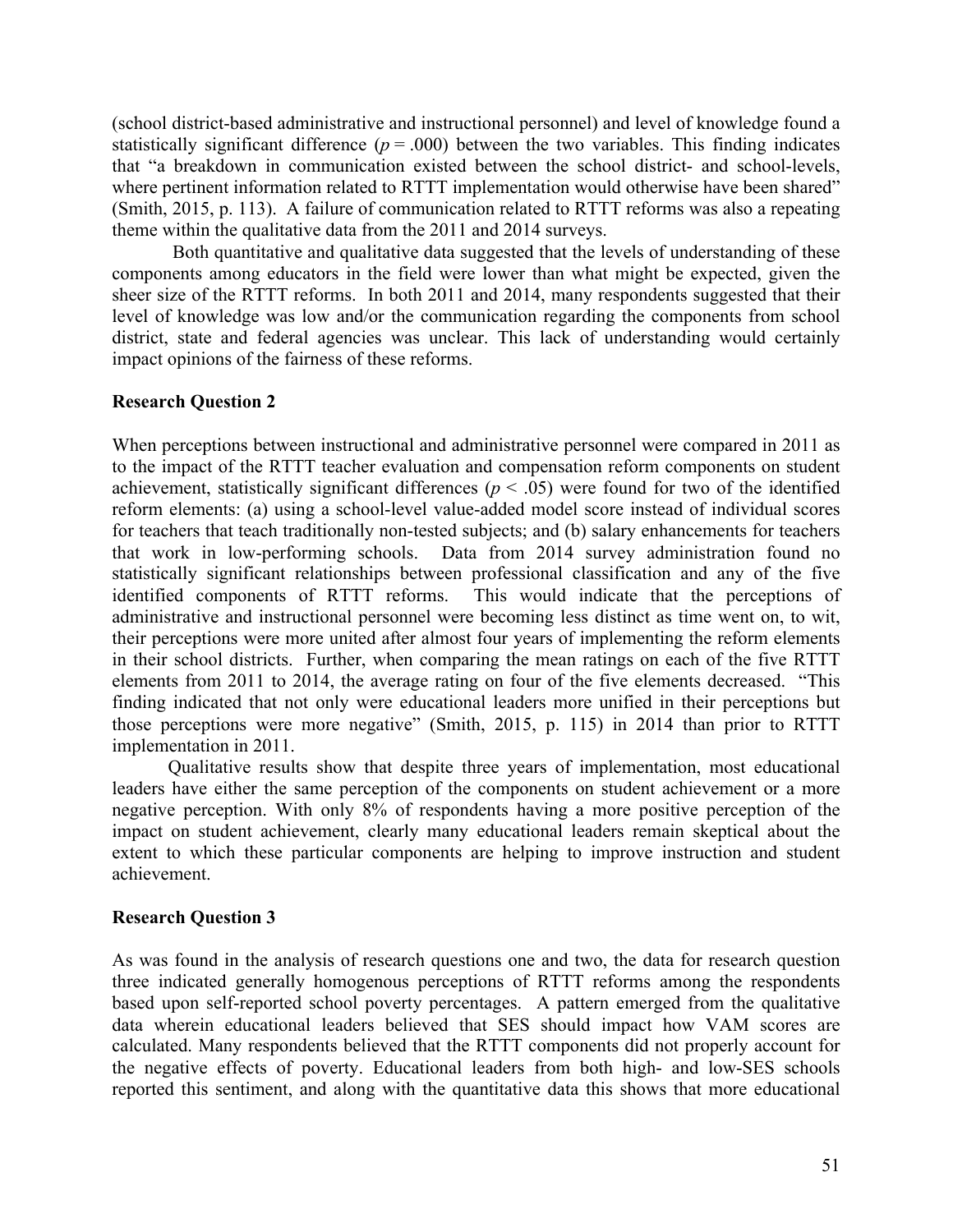leaders believe that the selected components of the RTTT reforms do not positively impact students, regardless of economic demographics. Educational leaders' perceptions related to student achievement and SES are well documented in the literature, so much so that, as concluded by Smith (2015),

Educators are right to perceive student poverty as a significant hurdle in the learning process. Further, an evaluation system that seeks to compensate for student-level variables, yet fails to adequately account for SES, may not be effective at identifying quality learning environments or improving learning outcomes. (p. 117)

## **Research Question 4**

After 3 years of implementation, the qualitative data indicated an increase in the number of educational leaders that have a more negative view of the RTTT reforms concerning teacher evaluation and compensation. Additionally, a change in professional classification, from instructional to administrative positions, did not necessarily alter the perceptions of those leaders on the selected components. When it did, however, the qualitative data suggested that very few gain a more positive view of the reforms. This is consistent with findings reported earlier that indicated educational leaders, regardless of professional classification, had developed very similar perceptions and opinions of evaluation and compensation reforms from RTTT.

#### **Limitations**

The purposive sample of graduate students in one central Florida University is a limitation that prevents the findings' generalizability to other populations. However, given the unique variable of being a graduate student, the findings may reflect perceptions of others within the larger group of educators with advanced degrees.

The small sample size from the 2011 survey administration is also a limitation worth considering. A sample size of 158 would constitute only a small fraction of the broader population of educational leaders with advanced degrees, thus limiting the generalizability of the pre-test findings as well as any comparisons with the post-test data.

Finally, given the fact that RTTT reforms are still in their early years of full implementation, the effectiveness of said reforms may not be fully observable for years in the future. Any early predictions, regardless of the quality and quantity of data upon which they are made, are still predictions. Evidence of the real-life impact of RTTT on student achievement and growth, as well as educational leaders' perceptions of the reforms, will need extensive further study in the coming years.

## **Conclusions and Implications for Policy**

We identified three findings from this study that impact policy and practice.

1. The communication strategies and systems adopted by large organizations, like school districts, must be more adept at disseminating critical and timely information from top to bottom within the organization. Respondents to both surveys reported limited knowledge or confusion surrounding specific requirements of their school district's RTTT evaluation and compensation reforms. The fact that many respondents to the 2014 survey indicated little knowledge of the reforms or uncertainty of the reforms should be of concern to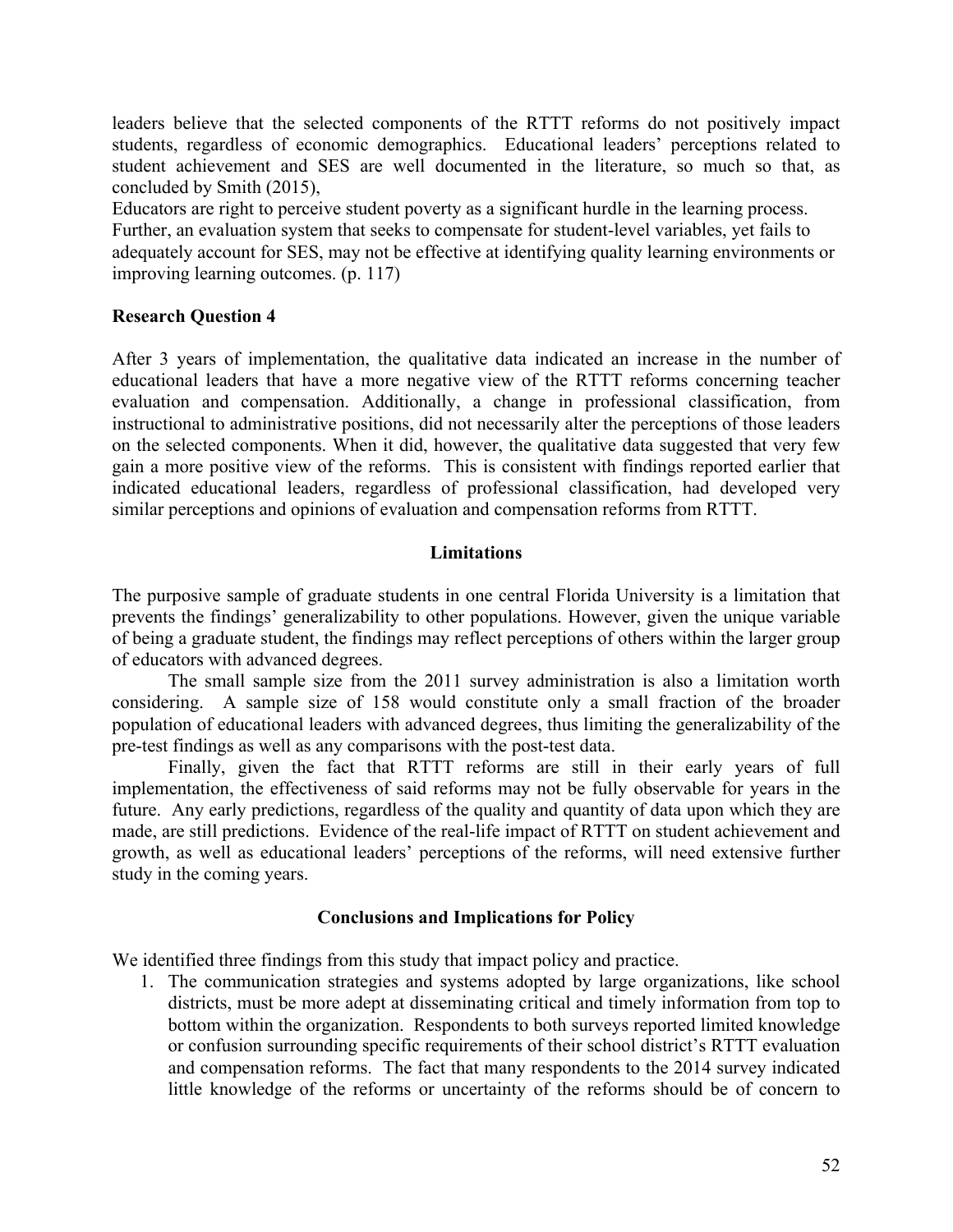school district administrators tasked with rolling out new evaluation and compensation systems to their schools.

- 2. In the past, educational leaders in the field have been skeptical of major educational reform efforts, such as RTTT and NCLB before it. This lack of confidence in the reforms may stem from a perception that the priorities created by these reforms do not align with the empirical evidence in scholarly literature or with best practices utilized in the classroom. If policy makers are serious about improving the quality of our public schools they must make a more concerted effort to listen to research-based evidence as well as the perceptions and opinions of educational leaders in the field who will ultimately be responsible for implementing reform legislation. As is evidenced by the findings from this study, educational leaders have a precise and cogent understanding of the factors that drive student achievement and growth. Moreover, that knowledge is directly aligned with the most current research that exists in the fields of education, educational reform, and learning and development.
- 3. The prevalence and persistence of childhood poverty must be addressed. Elected officials, genuinely interested in improving public education, should look outside of the educational system for the policies in most need of reform. As stated by Smith (2015), While educational reform policies may be effective at improving life outcomes for children in poverty over the long-term, changes in social policies that support those in poverty have a greater likelihood of short- and intermediate-term benefits for poor families, and more specifically for poor children, whose academic achievement is frequently handicapped by limited family resources. (Smith, 2015, pp. 129-130)

No educational reform will ever be effective at significantly improving educational outcomes if we allow approximately half of public school students (Layton, 2015) to languish in poverty. To succeed at raising student achievement for all children, the U.S. must ensure that socially equitable policies, which truly level the playing field, are adopted and sustained. Without equitable public policy priorities the U.S. will continue its fall from prominence as the land of opportunity for all.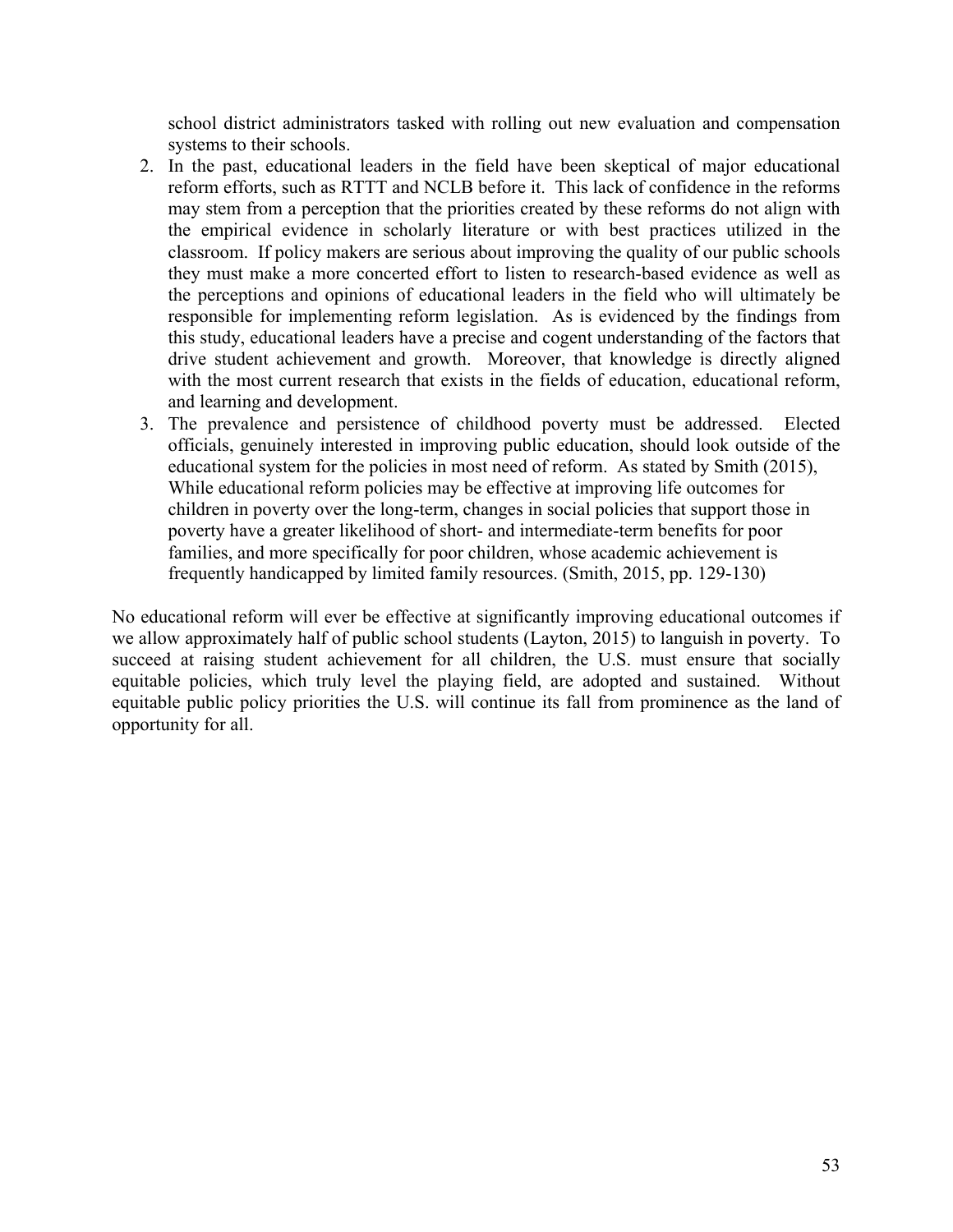#### **References**

- American Institutes of Research (n.d.). *Florida Value-Added Model Technical Report.* Retrieved from http://www.fldoe.org .
- Boser, U. (2012). *Race to the top: What have we learned from the states so far? A state-by-state examination of race to the top performance*. Center for American Progress. Retrieved from http://www.eric.ed.gov/contentdelivery/servlet/ERICServlet?accno=ED535605 .
- Dillman, D. A., Smyth, J. D., & Christian, L. M. (2009). *Internet, mail, and mixed-mode surveys. The tailored design method.* Hoboken, NJ: Wiley.
- Goldhaber, D. (2010). *Teacher pay reforms: The political implications of recent research.* CEDR Working Paper 2010. University of Washington, Seattle, WA. Retrieved from http://www.cedr.us/papers/working/CEDR%20WP%202010- 4\_Teacher%20Pay%20Reforms%20(8-23-10).pdf .
- Goldhaber, D., DeArmond, M., Player, D., & Choi, H. J. (2008). Why do so few public school districts use merit pay? *Journal of Education Finance, 33*(3), 262-289.
- Grossman, P., Cohen, J., Ronfeldt, M., & Brown, L. (2014). The test matters: The relationship between classroom observation scores and teacher value added on multiple types of assessment. *Educational Researcher, 43*(6), 293-303. doi:10.3102/0013189X14544542
- Johnson, R. B., Onwuegbuzie, A. J., & Turner, L. A. (2007). Toward a definition of mixed methods research. *Journal of Mixed Methods Research, 1*(2), 112-133. doi: 10.1177/1558689806298224 .
- Laine, S., Behrstock-Sherratt, E., & Lasagna, M. (2011). *Improving Teacher Quality: A Guide for Education Leaders.* San Francisco, CA: Jossey-Bass.
- Layton, L. (2015, January 16). Majority of public school students are in poverty. *The Washington Post.* Retrieved from http://www.washingtonpost.com
- Mathematica Policy Research, Inc. (2006). *Options for studying teacher pay reforms using natural experiments.* Washington, D.C.: Mathematica Enterprise Institute. Retrieved from http://mathematica-mpr.org/publications/PDFs/teacherpayreform.pdf
- McGuinn, P. (2010). *Ringing the bell for K-12 teacher tenure reform.* Washington, D.C.: Center for American Progress. Retrieved from https://www.americanprogress.org/wpcontent/uploads/issues/2010/02/pdf/teacher\_tenure.pdf
- Podgursky, M., & Springer, M. G. (2007). Credentials versus performance: Review of the teacher performance pay research. *Peabody Journal of Education, 82*(4), 551-573. doi: 10.1080/01619560701602934
- Smarick, A. (2011, Winter). Diplomatic mission. *Education Next*, *11*(1), 56-63.
- Smith, O. (2015). *Central Florida educational leaders' professional perceptions of race to the top components concerning teacher evaluation and compensation*. (Doctoral dissertation, University of Central Florida).
- Windish, D. H. (2012). *Central Florida educational leaders' professional opinions of the race to the top grant components concerning teacher evaluation and compensation prior to implementation.* (Doctoral dissertation, University of Central Florida).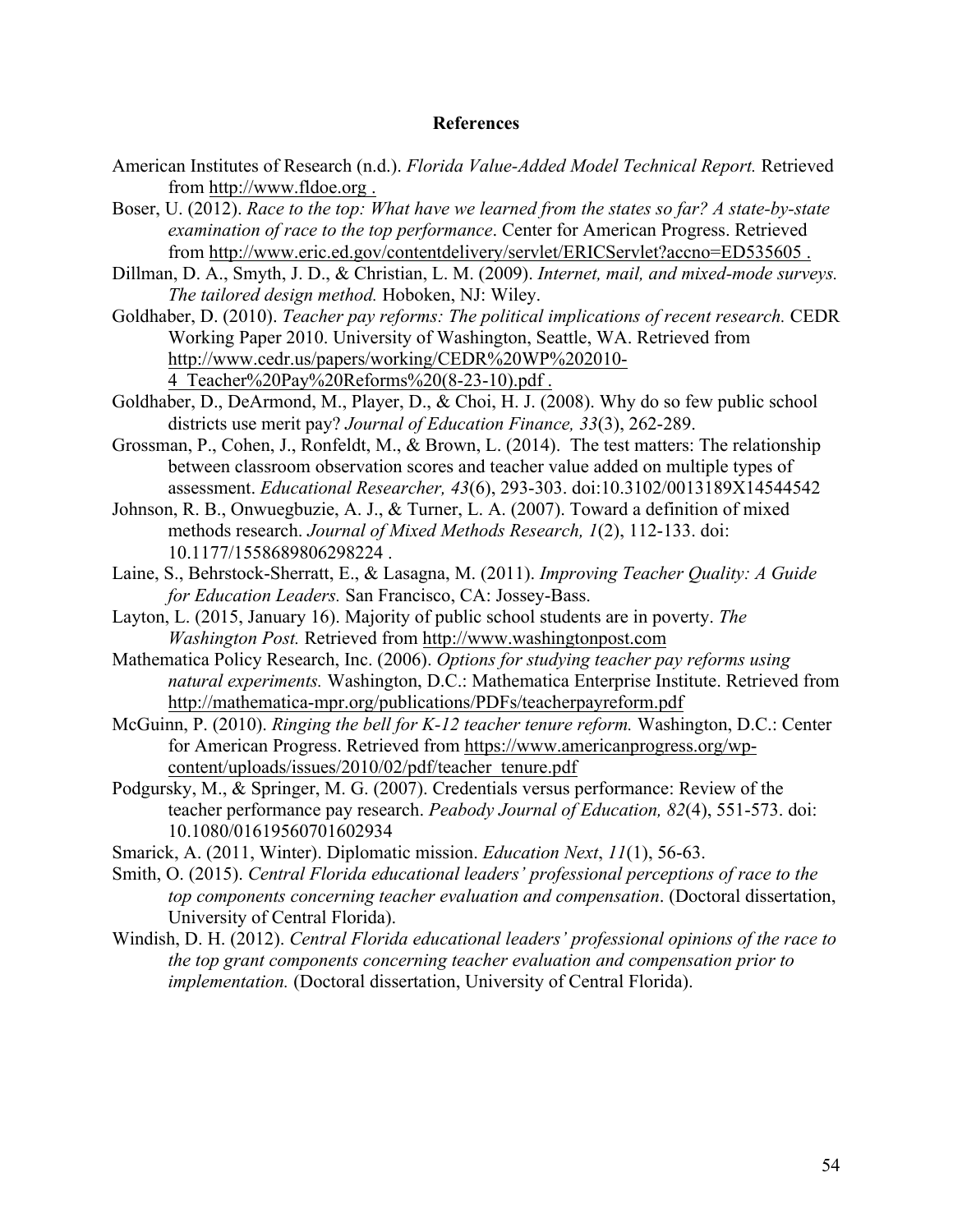#### Appendix

Survey of the Fairness and Impact of Teacher Evaluation and Compensation Components of **RTTT** 

- 1. What is your gender? Female Male Prefer not to disclose
- 2. In which Graduate Degree Program are you enrolled? Ed.D. in Education Executive Ed.D. in Educational Leadership Ed.S. in Educational Leadership M.Ed. in Educational Leadership Modified Core in Educational Leadership **Other**
- 3. Current Professional Classification: School District-based Administrator School-based Administrator (principal, assistant principal, dean) Instructional (classroom teacher, counselor, dean, specialist) School District-based Instructional Coach School-based Instructional Coach Other (Please Specify)
- 4. Current School Level where Employed or Interned: Elementary Middle K-8 High School District Higher Education (College or University) Other (Please Specify) \_\_\_\_\_\_\_\_\_\_\_\_\_\_\_\_\_\_\_\_  $N/A$
- 5. Current Percentage of Free/Reduced Lunch at School where Employed or Interned:  $0 - 24$ 25 - 49 50-74

75-100 I Don't Have Enough Information  $N/A$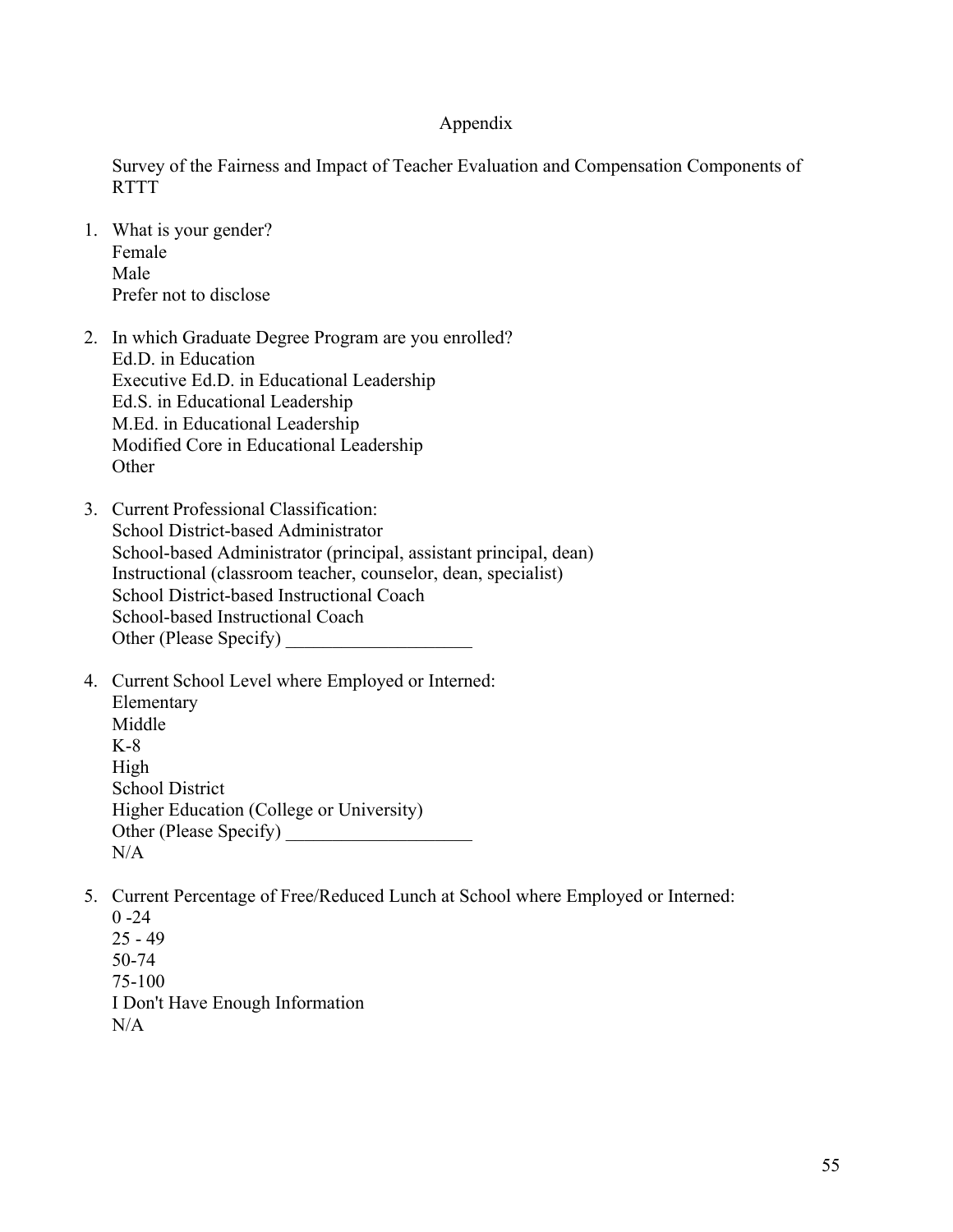6. Current School District where Employed, if applicable: Brevard County Flagler County Lake County Orange County Osceola County Polk County Seminole County Florida Virtual School Other (Please Specify)  $N/A$ 

For the following three items, please select the response that best fits your role prior to implementation of RTTT (in 2011).

Please select the response below that best matches your pre-RTTT Professional Classification:

7. Pre-RTTT School Level: Elementary Middle K-8 High School District Higher Education (College or University) Other (Please Specify)  $N/A$ 

8. Pre-RTTT Percent of Free/Reduced Lunch at the school where employed or interned:

 $0 - 24$ 25 - 49 50 - 74 75 - 100 I Don't Have Enough Information  $N/A$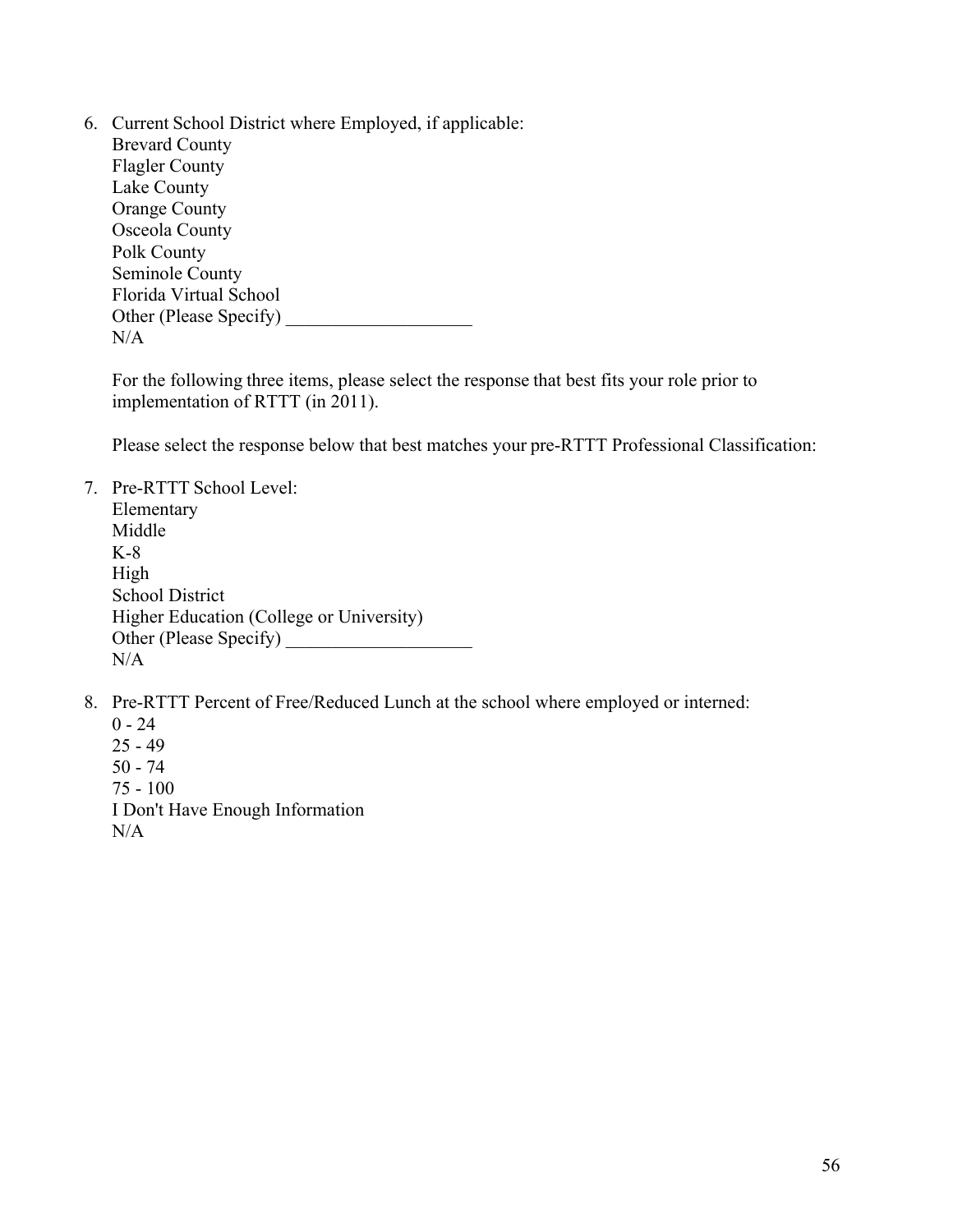- 9. From where have you received your information on RTTT? Select all that apply. School District Graduate Classes State Conferences Educational Journals/Publications Email Communication from RTTT Professional Organizations Guest Speakers Collective Bargaining Unit **FLDOE** Email Blasts Colleagues Webinars Media/News U.S. DOE Other (Please Specify) \_\_\_\_\_\_\_\_\_\_\_\_\_\_\_\_\_\_\_\_
- 10. Rate your knowledge of Race to the Top using the following scale: Expert Knowledge (Can facilitate a seminar on RTTT) Great Knowledge Moderate Knowledge Little Knowledge No Knowledge (I have not heard of RTTT)
- 11. Based on your knowledge of RTTT, rate the FAIRNESS of the initiative concerning the following two items:

|              | Extremely | Fair | Unfair | Extremely | I Don't Have | <b>Not</b> |
|--------------|-----------|------|--------|-----------|--------------|------------|
|              | Fair      |      |        | Unfair    | Enough       | Applicable |
|              |           |      |        |           | Information  |            |
| Teacher      |           |      |        |           |              |            |
| Evaluation   |           |      |        |           |              |            |
| Teacher      |           |      |        |           |              |            |
| Compensation |           |      |        |           |              |            |

12. To what extent has your perception of RTTT changed from prior to implementation in 2011 to today?

|               | Much     | Somewha  | N <sub>0</sub> | Somewha  | Much     | I Don't    | <b>Not</b> |
|---------------|----------|----------|----------------|----------|----------|------------|------------|
|               | More     | t More   | Chang          | t Less   | Less     | Have       | Applicabl  |
|               | Favorabl | Favorabl | e              | Favorabl | Favorabl | Enough     | e          |
|               | e        | e        |                | e        | e        | Informatio |            |
|               |          |          |                |          |          | n          |            |
| Compare       |          |          |                |          |          |            |            |
| d to $2011$ , |          |          |                |          |          |            |            |
| today my      |          |          |                |          |          |            |            |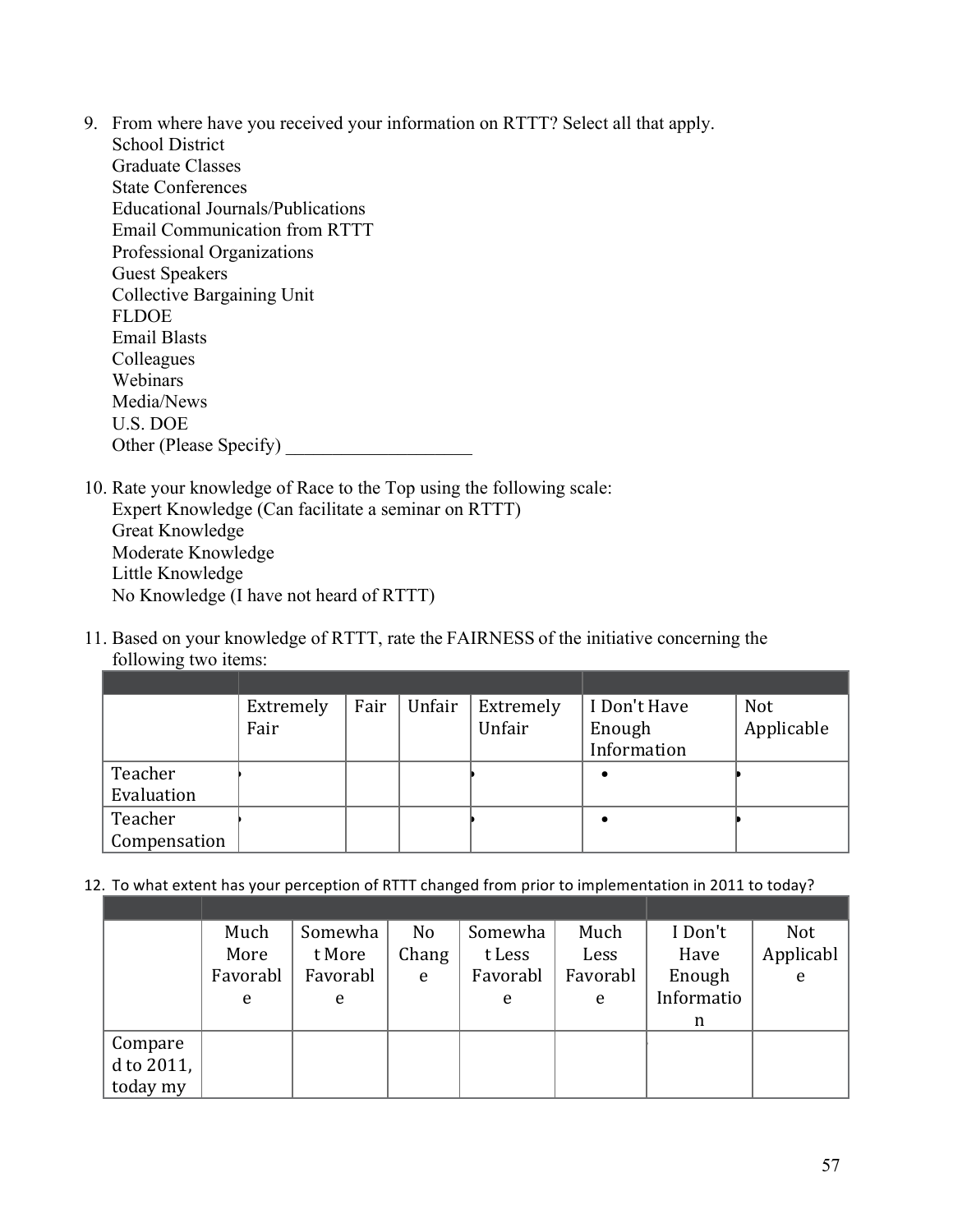| perceptio !<br>n of RTTT |  |  |  |  |
|--------------------------|--|--|--|--|
| $\mathbf{z}$<br>15       |  |  |  |  |

## 13. In your experience, to what extent have the RTTT teacher evaluation and compensation components improved the quality of public education in the state of Florida?

| Greatly  | Improved | Somewhat | Not At All | I Don't    |
|----------|----------|----------|------------|------------|
| Improved |          | Improved | Improved   | Have       |
|          |          |          |            | Enough     |
|          |          |          |            | Informatio |
|          |          |          |            |            |
|          |          |          |            |            |

## 14. Rate the IMPACT of the following RTTT components on student achievement and growth.

|                             | Strong   | Positive | N <sub>o</sub> | Negative | Strong   | I Don't     |
|-----------------------------|----------|----------|----------------|----------|----------|-------------|
|                             | Positive | Impact   | Impact         | Impact   | Negative | Have        |
|                             | Impact   |          |                |          | Impact   | Enough      |
|                             |          |          |                |          |          | Information |
| The first 50% of Teacher    |          |          |                |          |          |             |
| Evaluation/Appraisal is     |          |          |                |          |          |             |
| based on student            |          |          |                |          |          |             |
| performance on a            |          |          |                |          |          |             |
| <b>Statewide Assessment</b> |          |          |                |          |          |             |
| $(VAM)$ .                   |          |          |                |          |          |             |
| The first 50% of Teacher    |          |          |                |          |          |             |
| Evaluation/Appraisal, for   |          |          |                |          |          |             |
| those who teach a subject   |          |          |                |          |          |             |
| or level in which students  |          |          |                |          |          |             |
| are not tested, is based    |          |          |                |          |          |             |
| on school-wide or team      |          |          |                |          |          |             |
| performance (VAM).          |          |          |                |          |          |             |
| The second 50% of           |          |          |                |          |          |             |
| Teacher                     |          |          |                |          |          |             |
| Evaluation/Appraisal is     |          |          |                |          |          |             |
| based on administrator      |          |          |                |          |          |             |
| observations of core        |          |          |                |          |          |             |
| effective practices and at  |          |          |                |          |          |             |
| least one additional        |          |          |                |          |          |             |
| metric.                     |          |          |                |          |          |             |
| Teachers may be able to     |          |          |                |          |          |             |
| optionally participate in a |          |          |                |          |          |             |
| separate performance        |          |          |                |          |          |             |
| pay scale (Performance      |          |          |                |          |          |             |
| Pay).                       |          |          |                |          |          |             |